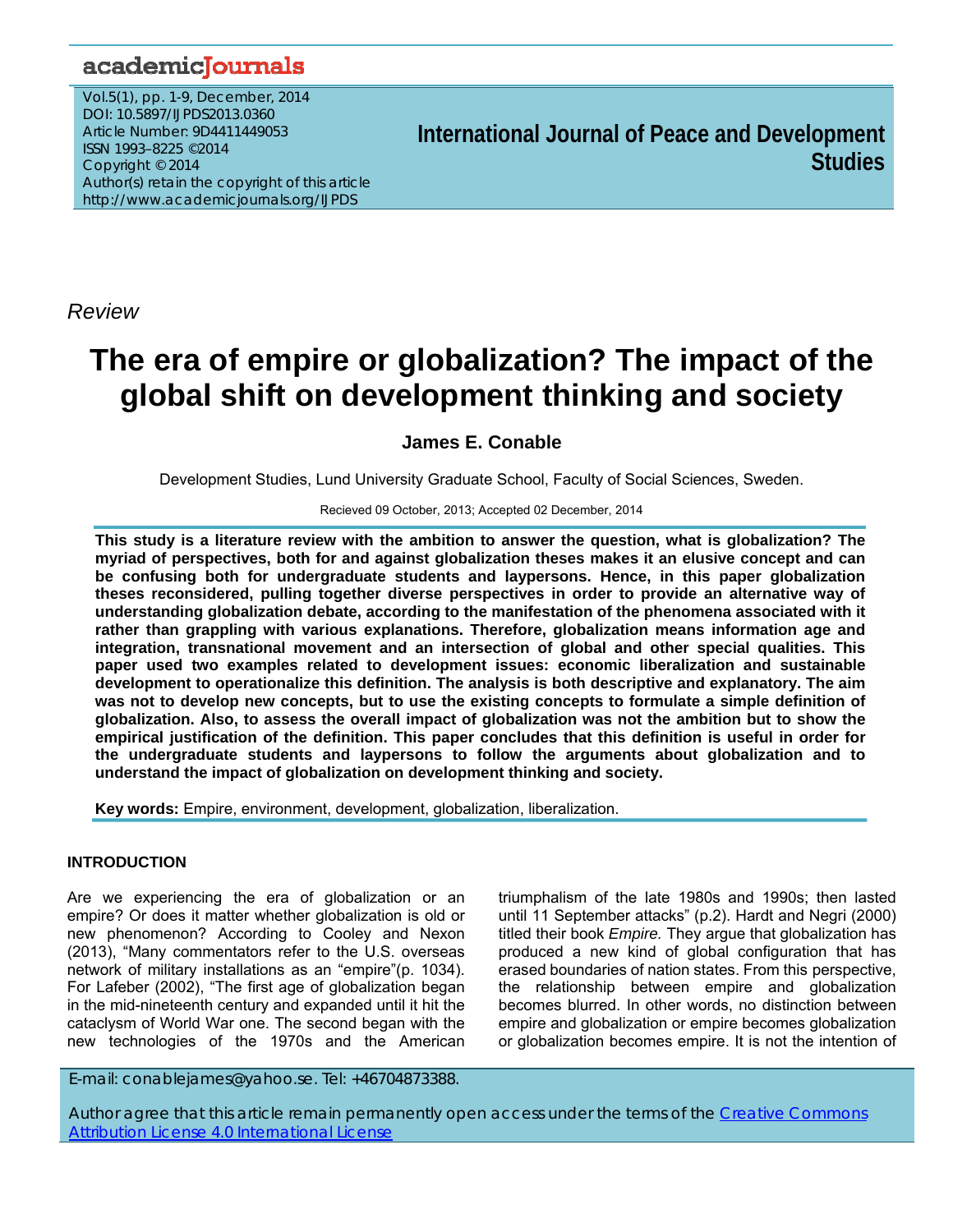this paper to engage in the debate about the existence of 'Empire', but to show that 'Empire' is not globalization. There are numerous opposing views on both 'Empire' and globalization; however, the concept of globalization is central to assess the existence of an Empire. It provides explanation to every topic be it poverty, migration, terrorism, economic and political crisis, corruption, gender equality, foreign land acquisitions or whatever that is happening around the world. And as such, the numerous globalization theses can be confusing to undergraduate students and laypersons. Hence, this paper contributes to reduce the ambiguity surrounding the concept of globalization by trying to answer this simple question, what is globalization?

This paper is structured as follows: section one starts with a brief introduction and ends with the idea of Empire. Here, general perspective on 'Empire' is presented and discussed. Section two discusses the concept of globalization to situate this paper in its analytical framework. Section three uses the three elements of globalization, the information age and integration, transnational movement and intersection of global and other special qualities to investigate the impact of globalization on the society using two themes, globalization and economic liberalization, globalization and sustainable development. Section four is the discussion/conclusion.

# **The idea of empire**

Throughout the contemporary transformations, political controls, state functions, and regulatory mechanisms have continued to rule the realm of economic and social production of exchange. Our hypothesis is that sovereignty has taken a new form, composed of a series of national and supranational organisms united under a single logic of rule. This new global form of sovereignty is what we call Empire (Hardt and Negri, 2000, p. xi).

They add "Empire' establishes no territorial center of power and does not rely on fixed boundaries or barriers. It is decentered and deterritorializing apparatus of rule that progressively incorporates the entire global realm with its open expanding frontiers" (p. xi).Hardt and Negri prefer to associate the head of the Empire to be the United States (US). A great number of scholars have written emphatically, either in support or in denial of the Empire thesis (Cooley and Nexon, 2013; Vanaik, 2013; Jacobson, 2013; Jones, 2012; McClintock, 2009; Laxer, 2005; Ryn, 2003). The contemporary history would no doubt support Hardt and Negri hypothesis because the US military power, economic power and general influence in global affairs makes the US appear as if the country is the head of that Empire. For example, since the dismantling of the Berlin Wall (1989) and the collapse of the Soviet Union (1990), US foreign policy has changed from supporting countries that adopted protectionist economic policies and authoritarian regimes during the

Cold War to promoting economic liberalization, privatization, democracy and good governance (Berger, 2003; Baylis et al., 2008; Stokke, 2009). After the September 11 (9/11) terrorist attacks on New York and Washington, D.C., President Bush and his Vice President Dick Cheney and other senior Whitehouse officials, the Secretary of State Colin Powell, the Secretary of Defense Donald Rumsfeld and the National Security Advisor Condoleeza Rice in a separate press releases declared that the attack on the soil of the United States has changed everything (Crawford, 2004). Dick Cheney further explained what the change in the President George Bush administration's view entails for the world. He was quoted to have said in an interview with NBC's Meet the Press on September 14, 2003, that "9/11 changed everything. It changed the way we think about threats to the United States. It changed our recognition of our vulnerabilities. It changed in terms of the kind of national security strategy we need to pursue" (p. 685). Since then, the US can even justify going to war in order to promote democracy as they have done in Iraq and Afghanistan (Ryn, 2003; Cederman et al., 2008). In the US, it is no longer unlawful for security agents to tap telephone lines of suspected terrorists and listen to people's conversations (Brauch et al., 2008). In that sense, the US foreign policy change is also influencing the global institutions and states.

For example, the United Nations Security Council Resolution 1373 (2001), issued a day after the 9/11 terrorist attacks imposed binding obligations on states to prevent and suppress terrorism. For this reason, hardly anyone travelling by air from one country to another and even within a given country can expect to be subjected to all manner of embarrassments in the name of airport security checks. In some countries within the European Union, such as France and Germany, but not excluding the US, immigration authorities now demand DNA testing for would-be immigrants who wish to join their family members. Both spouses and children are obliged to undergo DNA testing in the country of origin in order to apply for their visa. This kind of testing has proved to be controversial on both ethical grounds and in terms of scientific merit (Karlsson et al., 2007). In the same manner, religious and political intolerance is on the increase and the government in power can even accuse the opposition parties of engaging in terrorist activities and so label them terrorists (Bacevich and Prodromou, 2004).

Therefore, American influence in promoting global security, democracy and privatization without occupying territories is not in doubt. Hence, Hardt and Negri (2000) among others refer to the US action as Empire without an imperialist mission because it seeks to include and incorporate minorities into the mainstream rather than simply expel or exclude them. They draw a relationship between the US led Empire to that of the Roman led Empire rather than European colonialism. And finally link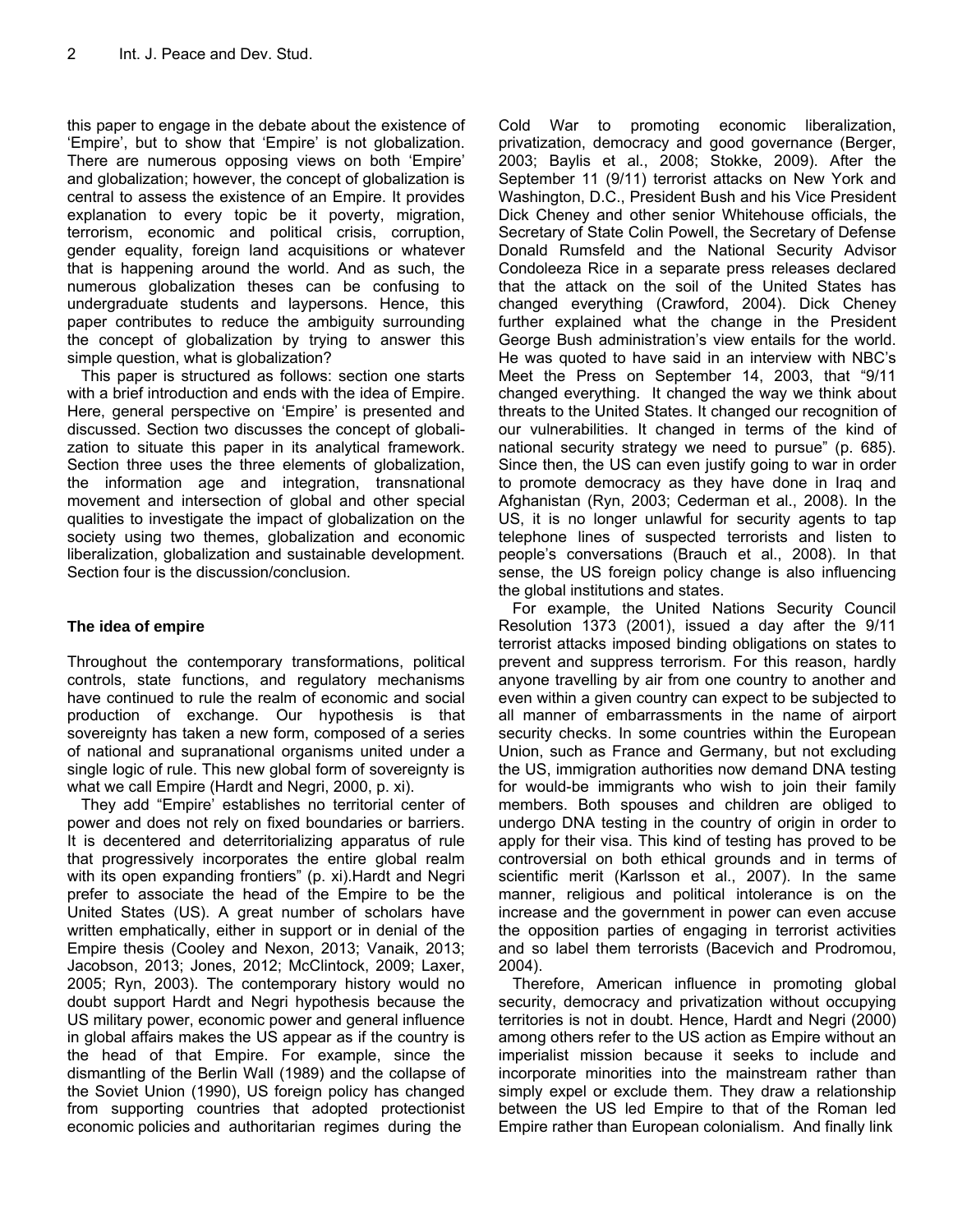contemporary globalization as Empire lead globalization.

# **What is globalization?**

'Globalization' means different things to different people. We often hear about globalization, use the word often in conversation with our friends and colleagues, and it may appear globalization means the same thing to everyone. Perhaps, the reverse is true; globalization means very different things to different people. Globalization is a complex phenomenon; there are different views about globalization, which demonstrate different concerns and emphases. The work cited here may not be the only or most popular examples, but a representative of the overwhelming views on globalization. Let us examine what the experts, institutions and scholars in various academic disciplines assume to be globalization. The views of the experts could be categorized into three elements of globalization further developed in this paper, which are information age and integration, transnational movement and an intersection of global and other special qualities.

# *Information age and integration*

The main thesis of the Information Age and integration perspective is that the world has achieved greater integration and progress since the dismantling of the Berlin wall in 1989 and the collapse of Soviet Union in 1990, which marked the end of communism and the triumph of capitalism; which American Political Scientist Francis Fukuyama in his 1989 essay refers to as "the End of History" (Fukuyama, 1989). However, that progress is associated with mixed outcome, technological advancement and economic progress, economic failures, widening inequality between rich and poor, conflict, violence and wars (Lafeber, 2002).

The proponents of the Information Age and integration are diverse. For example, World Bank describes globalization not only as the global circulation of goods, services, capital, people and ideas, but also of unprecedented advancements in technology, communications, science, transport, industry and information (World Bank, 2011). 'Globalization' "refers to the increasing integration of economies around the world, particularly through the movement of goods, services, and capital across borders" (IMF, 2008). Perrons in *Globalization and Social Change* (2004) adds that globalization is associated with social change, some elements of the transformation occurring in information and communication technology. For Gillian (2007) in *Global Political Economy in the Information Age*, the world is experiencing an unparalleled era of globalization, a world of instant internet connectivity and emerging markets in which borders are becoming ever more

permeable and trade increasingly global. For others, globalization is the force behind the declining power of states. States now compete for power with non-state actors such as the global business actors (transnational corporations); non-business actors like Greenpeace that is fighting to protect the environment, Amnesty International that is the human rights campaigners; and even a terrorist group like Al-Qaeda is competing with states for space (Beck, 2006, p. 10).

# *Transnational movement*

The main assumption of transnational movement perspective is that globalization is not new. It is a capitalist phenomenon that moves in circles, creating cores, peripheries and semi-peripheries, which enable transnational corporations to exploit cheap labor and resources from the countries where they are available. For this reason, according to the World-systems theory, the uneven development across the world is expected (Wallerstein, 2000). The contemporary capitalist production processes have succeeded in making a few in both North and South very wealthy; but the majority in the South live in poverty while in the North, inequality of income is on the increase.

The leader of the protagonists of *transnational movement* is Immanuel Waller stein, the inventor of the World-Systems theory, cores, peripheries and semiperipheries. The theory is built on the assumption that development conditions of any country are structurally determined by the global economic processes, commodity chains, division of labor (Klak in Desai and Potter, 2008). According to the theory, the global structure of economic production was created during European colonization and "industrialization around 1780-90" (p. 101); since then, the structure has been maintained by a few core capitalist countries of the North. Hence, it is easier for the North to continue to prosper while the development of the South becomes difficult. In a similar way, a few capital cities in the peripheries have become like the cores, creating semi-peripheries in their domains. It means that the industrialization of every country accelerated rural change, abandoning of agriculture in search of work in the factories and industries. It led to high unemployment, poverty, displacement of workers, rapid urbanization and growth of informal economies. And as such, triggers labor migration from semi-peripheries to the peripheries' cores while the periphery countries supply cheap labor and natural resources to the core countries. Due to cheap labor and resources availability, transnational corporations from the core countries move to the periphery countries to establish businesses. It builds on the dependency assumption that the North exploits both human and natural resources of the South which makes the North even richer and perpetuates the uneven development between North and South (Castles and Miller, 2009).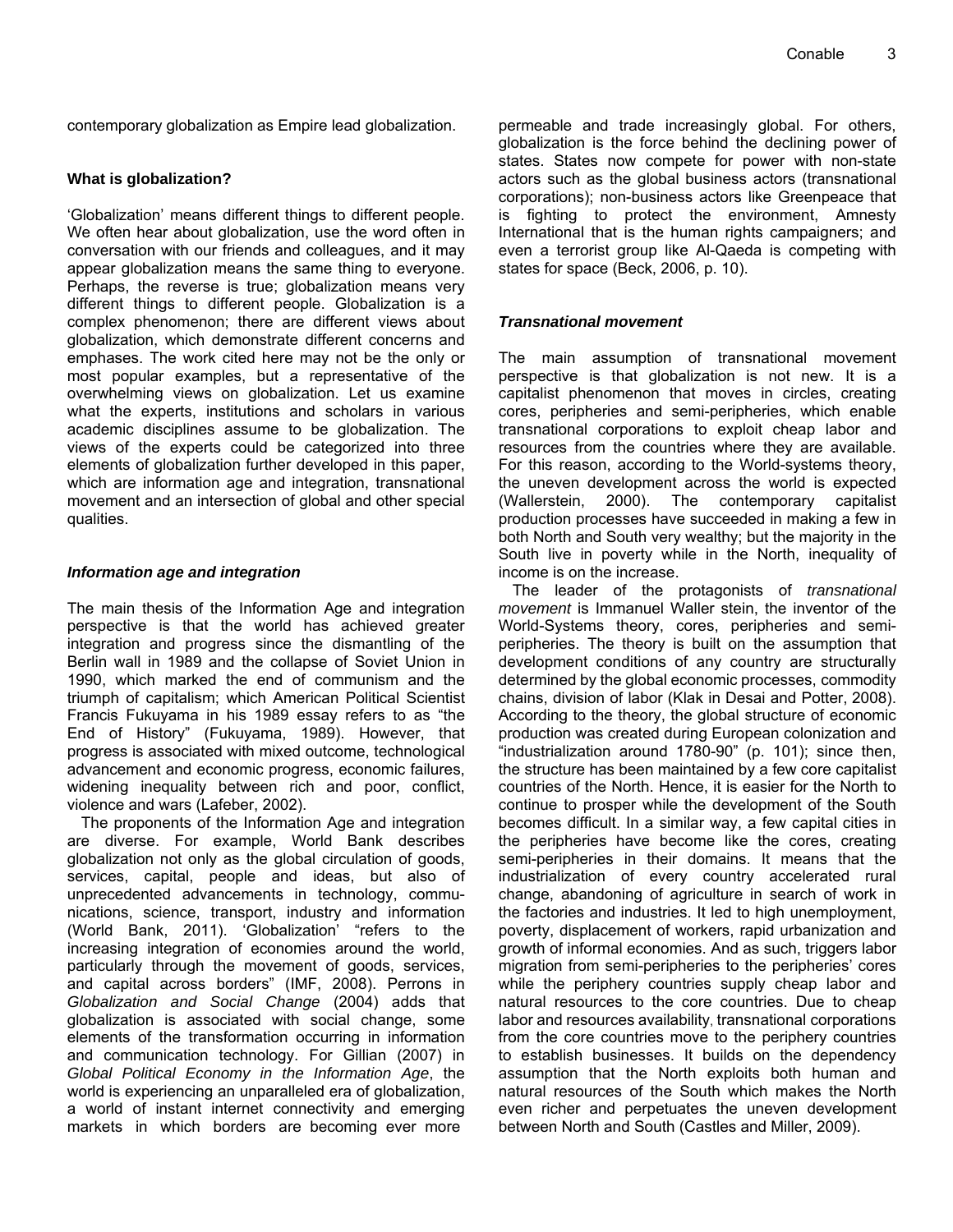Hence, Wallerstein (2000) argues that globalization is not new but a capitalist phenomenon that moves in a circle that began in 1450 and intensified between 1967 and 1973 but contracted in the 1980s. He refers to the current movement as 'Kondratiev B', which started in the1990s but has entered into a systemic crisis, as happened in the late 1980s to end 'Kondratiev A'. Though this cycle will soon end, 'Kondratiev C' will start (p. 250). Therbon (2000a) agrees with Wallerstein and suggests that globalization started between the fourth and seventh centuries, but it is a "historical wave" that occurs in a chain, so that as one wave ends, a new wave starts (pp. 159-162).

It is not only world-system theorists who are critical of 'globalization' or that considered globalization as the movement of capital and nothing more. Scholars from diverse background argue that globalization in its current phase is the manifestation of neoliberalism in its speed and intensity. It is the increased privatization of various spheres of society and the economy with a proportionate decline in the power and the ability of the state and other political institutions to control their national economies relative to earlier periods (Berberoglu, 2008; Domosh, 2010). Feminist theorists argue that globalization is a continuous capitalist domination of the world, a means to encourage global penetration of transnational corporations and multinational corporations into regions and countries that were closed during the 1960s and 1970s (Mohanty, 2003; Loomba, 2005).

## *Intersection of global and other special qualities*

This approach questions the idea behind periodization of globalization because that will be misleading; "it has no historical origin, in the sense of an exact starting point" (Scholte, 2005, p.87). Globalization cannot be assumed to be a mainly recent nor old phenomenon but a mixture of both with special qualities. One of the most astute scholars who promote the idea is Professor Jean AartScholte. Scholte, in his book, *Globalization: A critical introduction,* first published in 2000 and revised in 2005, conceptualizes globalization as 'transplanetary' and 'supraterritoriality', and distinguishes it from previous concepts that scholars applied to explain the manifestation of globalization. He considers those to be redundant concepts and argues convincingly that globalization is not 'internationalization', 'liberalization', 'universalization' or 'westernization' but "widespread incidence of transplanetary<sup>1</sup> including more particularly

 $\overline{a}$ 

supraterritorial<sup>2</sup>–circumstances across contemporary social life" (pp.54-73). He adds that internationality is associated with territoriality, which makes both the proponents of the information age and transnational movement perspectives to focus on production, governance, and identity. They see activities controlled within the nation state as a determinant of globalization. He argues that "events and developments are not global or national or local or some other scale, but an intersection of global and other special qualities" (p. 75). Scholte adds that globalization is not a territorial space as viewed by many authors, but it is a supraterritoriality-spaces defined not by regional or national government but global. He concludes that globalization is enabled by advanced communication, emails and world-wide-web. In his language, "Much of today's globality is an 'e-world' of e-commerce, efriendship, e-government, and e-mail" (Scholte, 2005, p.68).

From this perspective, "an intersection of global and other special qualities" would not mean the same as Scholte suggests but an increase interactions in different spaces enabled by advanced communication, emails and world-wide-web. This claim means that globalization is not an Empire, but globalization is taking place in your office, your room, indeed anywhere you are at any time. You only need a computer with an internet connection to be global. You could do business anywhere in the world without the need to apply for travel visas and you could harm others or be harmed without ever leaving your room. The limit of what you can do with your internet connection is determined not mainly by any regional or national government but within the global institutions. This paper sides with an intersection of global and other special qualities perspective. Globalization takes place in a wide variety of spaces, whether actual or virtual but accompanied with increasing interaction. Because language, distance and territory, which traditionally have separated the people of different lands, prolonged business negotiation, hindered interaction and prevented the dissemination of information no longer matter due to cyberspace. Therefore, as the barriers are lifted, we see the increasing movement of people; transnational corporations expanding economic activities, more economic and political interactions exist and awareness of common problems. Increasingly, the policy of global institutions such as the United Nations Security Council (UNSC), the World Bank (WB), the International Monetary Fund (IMF), and the World Trade Organization (WTO) among others are not only been shaped by the United States and the European Union but Brazil, China and India among others are increasingly influencing it as well (Zakaria et al., 2008).

 $\overline{a}$ 

 $1$  Scholte(2005) suggests transplanetary to mean increase interaction of people through web based communication(Social media). In his language "more people, more often, more extensively and more intensely engage with planetary arena as a single social place. Volumes of transworld associations, communications, diseases, finance, investment, travel and trade have never been as great." (p.61)

<sup>&</sup>lt;sup>2</sup> Scholte(2005) describes supraterritorial as "cumulatively, all of the global communication, global travel, global production, global consumption, global money, global finance, global organization, global military, global ecology, global health, global law and global consciousness …" (pp. 73-74).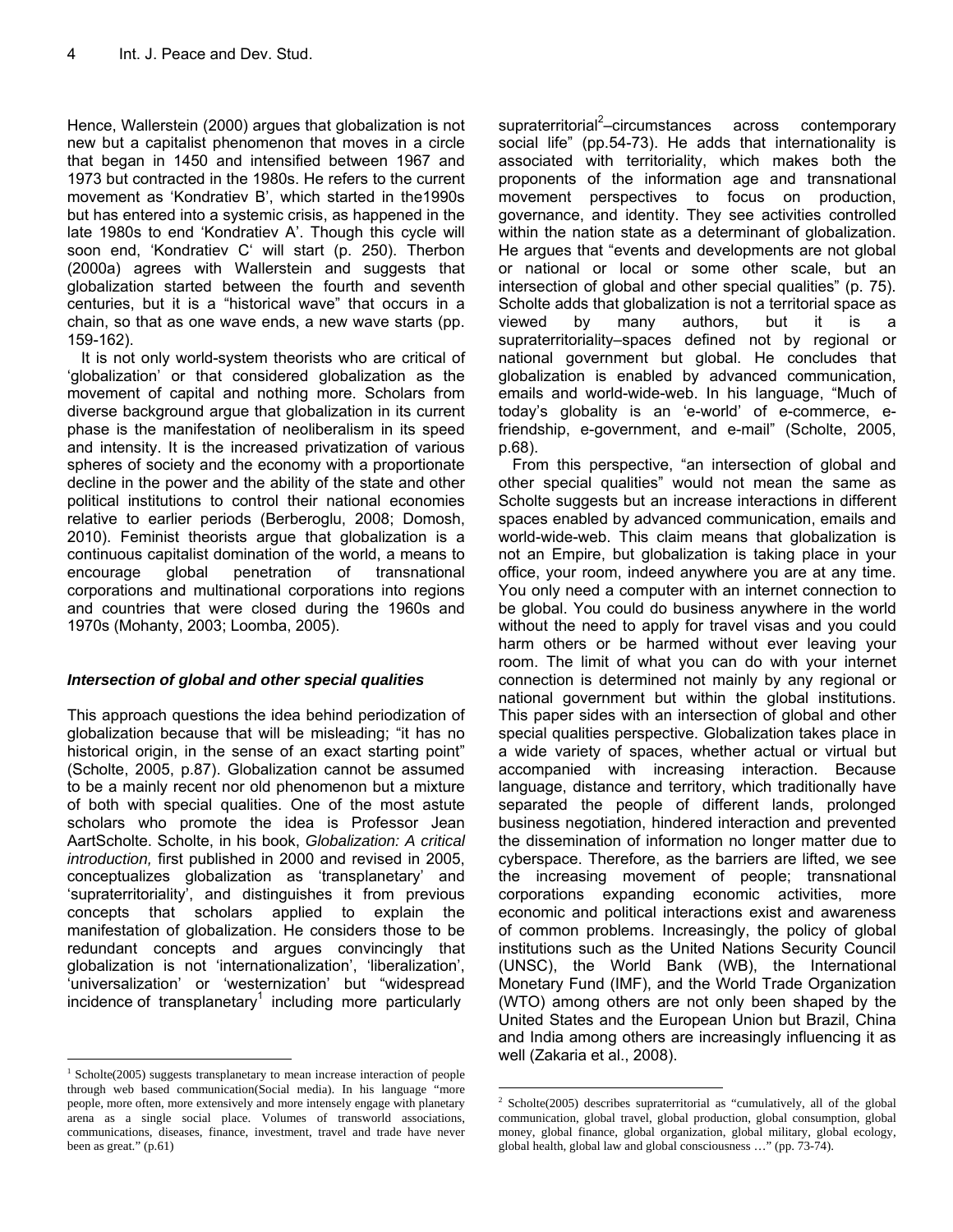Hence, the impact of globalization differs in different spaces and societies, and that reflect the different views on globalization. The combinations of these perspectives, *information age*, *transnational movement and an intersection of global and other special qualities* would be helpful in understanding the impact of globalization on the development thinking and societies using two examples, economic liberalization and sustainable development.

## **Economic liberalization and globalization**

In the era of globalization, governance still takes place in different places and in different levels, but the rules of trade, finance and investment are more homogenized and adherence to agreements is more easily monitored due to the flow of information. Most government institutions in the world today have established web presences and provide concrete information about their activities, whether their claims are true or false to increase their chances to interact with others. Most countries in the world today accept the neo-liberal economic policy what Arestis (2005), speaking the language of Williamson refers to as,

"the Washington Consensus or Ten Commandments: (1) fiscal discipline, (2) reordering; public expenditure priorities, (3); tax reform, (4); liberalizing interest rate, (5); liberalization of inward foreign direct investment, (6); trade liberalization, (7); a competitive exchange rate trade, (8); privatization, (9); deregulation, and (10) property rights." (p. 252).

It does not matter whether they are actually adhering to the Washington Consensus or taking the Ten Commandments seriously, but most governments want to associate with global institutions such as the UN, the WB, the IMF and the WTO among others. It is in these institutions where policies that shape and support globalization are made not in the United States. However, the capacity of the US to influence global policies is not in doubt, and also the capacity of the European Union to do the same is not in doubt and the capacity of Brazil, China, India and Russia to influence global policies is never in doubt. And as such world policies are shaped from different places; there is no one single Empire. The world policies encourage the global penetration of transnational corporations (TNCs) to pursue their corporate interests in any country that is a member of the United Nations.

For example, most governments have established special economic zones for manufacturing activities known as export processing zones (EPZs) in order to attract foreign direct investment, and TNCs are located in the EPZs. In an EPZ, the host country's prevailing labor standards may not apply, and TNCs may be exempted from adhering to environmental standards or paying typical corporate taxes and enjoy comparative benefits in other areas such as free trade for imports and exports, infrastructure support and locational convenience for reexport (Dicken, 2007). Information flow and interaction have enabled a single product designed by a TNC in the US to connect workers in India, Malaysia and Taiwan working simultaneously to make the final product available in the global market (McMichael, 2008). "EPZs are one of the features centrally associated with globalization and it is there the TNCs are manufacturing the world's products such as computers, electronics, mobile phones, shoes, garments and toys, etc" (pp. 92- 96).

Globalization has opened the door for increased foreign trade and foreign direct investment in third world countries that have good and functional infrastructure, highly skilled manpower and enjoy relative peace (Dollar and Kraay, 2002). And as such, most of the foreign direct investments go to a dozen countries in Africa, Asia, Eastern Europe and Latin America. According to UNODC (2005), "much of Africa is geographically separated from the major northern markets, and suffers from terms of trade that are to the continent's disadvantage. African economies are also hampered by primary resource dependence"(p. v). Yet, due to availability of natural resources and cheap labor, investors from across the world are moving to sub-Saharan Africa to acquire large hectares of agriculture lands for the cultivation of biofuel plants and production (Oane, 2011; Matondi et al., 2011; Cotula et al., 2011; Sparks, 2012).

Meanwhile, the country that enjoys the highest volume of foreign trade and foreign direct investments such as China is faced with increasing inequality which translates to another level of poverty. From China, Zhang and Zhang (2003) in their empirical investigations found that increasing regional inequality in China is associated with foreign trade and foreign direct investment (FDI). Nevertheless, the presence or absence of TNCs in a country does not spare any country from experiencing increasing inequality. TNCs' influence is not limited to any regional or national territory but they influence the world from a single location. From transnational movement perspective, it means that capital permits TNCs to acquire lands from any country where lands are given out for free in the name of an EPZ or purchase existing government corporations anywhere in the world in the name of privatization. They can hire cheap labor in one country and avoid costly labor in another in the name of liberalization. TNCs' products could be found in all countries across the world and used by both rich and poor such as mobile phones, computers, shoes, toys among others. These products could reach global users but not global sellers because much of today's globality is enabled by "an 'e-world' of e-commerce" (Scholte, 2005, p.68). And as such, the current wave of globalization has no doubt created a few winners and majority losers. In essence, the pursuit of corporate profit has created an unequal world of great poverty and great wealth.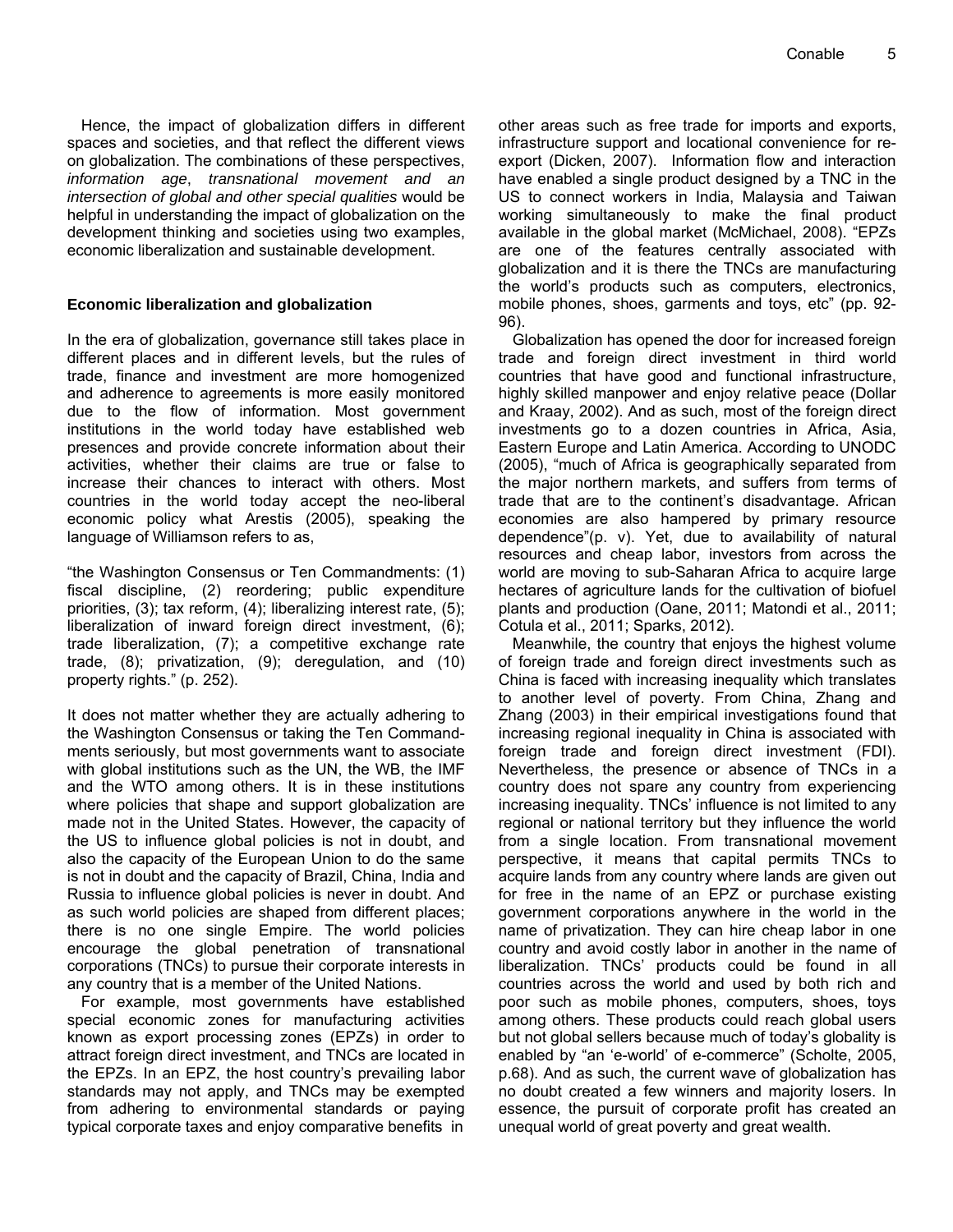TNCs are perennially searching for countries where profits on investments are more lucrative than others in order to maximize their initial capital investments within the shortest possible period, and if uncertainty arises in the future of their host economies, they can pull their capital out without notice. This kind of behavior was blamed for the collapse of East Asian economies in the 1990s, when TNCs – within 72 h of receiving speculative news from the currency market about the likely crises in the Thailand, South Korean and Taiwanese economies – quickly withdrew their capital and banks collapsed (Dicken, 2007). Orestes (2005) attributes it to a failure of the structural adjustment reforms. He argues that all the developing countries that implemented the structural adjustment reforms based on an early financial liberalization aspect of the Washington Consensus in the 1980s or the "revised" Washington Consensusin the 1990s had problem stabilizing their financial market. In fact, that it rather destabilized their economies; among them are "Columbia, Uraguay, and Venezuela in the early 1970s, Malaysia in the late 1970s, Argentina, Brazil, Chile, and Mexico in the mid- to late 1970s, Turkey and Israel in the 1980s, the Philippines and Indonesia in the early 1980s, and later in the 1990s along with other South Asian countries, for example, Thailand, Malaysia, and South Korea" (p. 264).

Nevertheless, Wallerstein (2000) believes that the failure of the Asian economies and others elsewhere in the 1980s and 1990s were signs of the capitalist system in crises. It usually happens in order to usher in a new circle of transnational movement. Others believe that the pursuit of corporate profit by the TNCs may be threatening global security due to increasing poverty and inequality in the global South (Burnell and Randall, 2008: 42, 219, 321). According to UNODC (2005), "Income inequality is one of the most robust quantitative correlates of official crime rates, and Africa is home to some of the most unequal countries in the world: on average, the richest 10% earn 31 times more than the poorest 10%" (p.ix). Though the idea of development that Dudley Seers captured in his 43-year-old definition as reducing poverty, unemployment and inequality (Desai and Potter, 2008) is far from being realized even today but the focus has shifted to the development that should be able to provide the needs for the present and future generations or what come to be known as "Sustainable development." Next section examines what is happening to Sustainable development with the lens of globalization thesis.

# **SUSTAINABLE DEVELOPMENT AND GLOBALIZATION**

The Report of the World Commission on Environment and Development (WCED) popularly known as the report of the Brundt land Commission defines 'Sustainable development' as "development that meets the needs of

the present without compromising the ability of the future generations to meet their own needs" (UNEP, 2010, p. 38). The idea became popular in 1987 with the release of the Commission's report, *Our Common Future* (UNEP, 2010). From Information Age and integration approach, since 1990 the World Bank has responded to support sustainable development initiatives by creating an institution known as the Global Environment Facility (GEF) and identified four priority areas: reducing greenhouse gas emissions, mainly from automobiles and burning forests; promoting biodiversity mainly in tropical forests; reducing pollution in international waters and curbing ozone-layer depletion (McMichael, 2008). However, out of the four, biodiversity protection received 50% of the funding approved for the first phase of the projects. The United Nations Conference on Environment and Development (UNCED), through the Food and Agricultural Organization (FAO), encouraged national governments to allow commercial agriculture, especially in countries where natural resources are abundant and lands suitable for commercial logging are available.

From the perspective of transnational movement approach, the developing countries with large populations, their governments used force eviction to remove the native populations who had occupied the lands for generations in order to make way for foreign investors to take over the lands for commercial farming (McMichael, 2008).For example, in Brazil 44% of the agricultural lands belongs to less than one percent of the population and 32 million people are officially certified destitute. In South East Asia, the estimated figure of forest dwellers is between 200 and 300 million; these people are regarded as second-class citizens by their own countries and are given a range of names in each country. In India, forest dwellers are called 'scheduled tribes' or 'adivasis', Thailand 'hill tribes', Indonesia isolated and alien peoples, Taiwan 'aboriginal tribes', and Malaysia 'aborigines,' among others (p. 242).

The pursuit of corporate profit minimized the expected gain of sustainable development. Sustainable development in other word means sustainable consumption and production (SCP). 'SCP' is defined as "the use of services and related products, which respond to basic needs and bring a better quality of life while minimizing the use of natural resources and toxic materials as well as the emissions of waste and pollutants over the life cycle of the service or product so as not to jeopardize the needs of future generations" (UNEP, 2010, p. 44). However, the current phase of neoliberal development is unsustainable both in its method and operation. In terms of operation, a passage in a report by the International Labor Organization (2012) titled *Working Towards Sustainable Development* reads, "The current development model is also inefficient as regards productive employment and decent work. It has failed to create sufficient decent work opportunities and has generated increasing systemic instability induced by the financial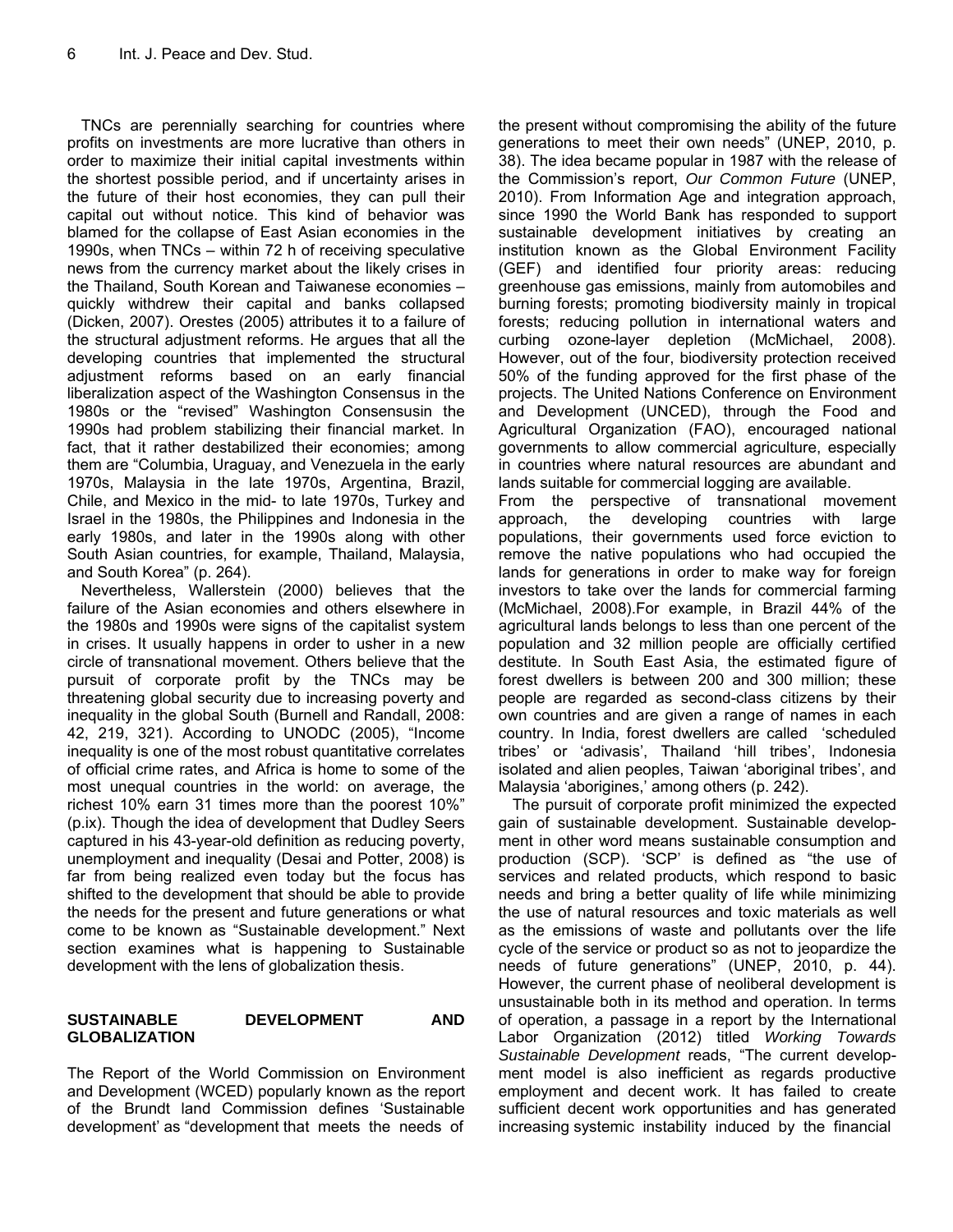sector, which has high costs for enterprises and workers in the real economy" (p. vii).

In terms of method, information Age and Integration approach reminds us that after over a decade of repeated calls for sustainable development, investors are now responding by developing alternative technologies that would be environmentally friendly. For example, Timmer (2003) in his Presidential lecture "Biotechnology and Food Systems in Developing Countries" argues that biotechnology has the potential to offer the world double benefits, what he calls a "double green revolution." Timmer insists that biotechnology is environmentally sustainable, ensuring economic growth and greater food production. He claims that with biotechnology, farmers could grow food in the desert, reduce hazardous chemicals and increase productivity. He adds that biotechnology will solve the problems of "salinity, aluminum toxicity and chronic drought" (Ibid: 3319-3320). In his view, the "genetic revolution will continue no matter what the result of the biotechnology debate". (p.3319). Similarly, ILO (2012: viii) believes that 'greening the economy' is the answer to sustainable development. It will lead to increase employment and reduction in job loss in every country, but especially in the industrialized countries.

The transnational movement approach disagrees, the potential of biotechnology to contribute to poverty reduction, employment and environmental sustainability remains in doubt. For example, recent empirical researches from sub-Saharan Africa show that the cultivation of biofuel plants requires arable land suitable for food crops and to feed cattle (Nhantumbo and Salomão, 2010; Cotula et al., 2011). Besides, the rural farmers in Tanzania who are incorporated in the supply chains of the biofuel companies have become chronically poor. In the words of Habib-Mintz (2010), "Often, these extremely poor farmers are able to cultivate only 2–4 acres of land with their hand tools and no irrigation, replacing their food crops like maize and cassava for a biofuels jatrophacrop" (p. 3990). Early, Jacques Diouf, the Director General of the Food and Agricultural Organization (FAO) of the United Nations during the World Summit on Food Security in Rome (16-18 November 2009) called the world poor "our tragic achievement", an indication that the measures adopted to achieve sustainable development since the 1980s no doubt have harmed the poor. Diouf stresses the need to produce food where the poor and hungry live and to boost agricultural investment in these regions. For Rosset (2009), the spread of biotechnology is even a threat to livelihood security of the small farmers. He advocates for 'food sovereignty', which means that every country should manage its own food production in line with local requirements. In essence, Rosset would prefer that the global food trade should return to the 1960s and 1970s, an era of a dependency approach where protectionism was the overarching policy of international trade. In this

era of globalization, free trade plays an important role for the development of any country.

Rosset has forgotten, however, that food sovereignty is possible only if states are not dependent on others in ways distinct from agriculture. But third world countries, especially those in sub-Saharan Africa are not sovereign because sovereignty is not mainly flying national flags with many colors but technology and economic powers which give a voice to the leaders. The world leading nations are sovereign because they possess both technological and economic powers in the era of globalization. For example, the United States and many European countries are sovereign nations and as such could protect their farmers even if in debt, but most third world countries are debtors to the IMF and World Bank and as such are obliged to follow conditions of those loans (Desai and Potter, 2008; Allen and Thomas, 2000). Since they need to service their loans, their focus is not on growing indigenous food crops to feed their populations, but to grow export crops like coffee, cocoa, groundnut, banana and sugar among others (Nhantumbo and Salomão, 2010; Habib-Mintz, 2010). FAO, in a special report titled "Greening the economy with climatesmart agriculture" notes that because economies of most third world countries at both the micro and macro levels depend on agriculture (FAO, 2012), therefore, there is no means of escape from dependency. Countries that mainly depend on their natural resources will undoubtedly receive more of the deficit of globalization than its benefits and that would include high unemployment, increasing poverty and the states would remain the periphery of all the countries that are globalizing which include the advanced world but also Brazil, China and India among others.

From an intersection of global and other special qualities perspective, despite the challenges, there is increasing interaction among various stakeholders on how to achieve sustainable development. For example, a United Nations collaborative programme known as UN REDD–Reducing Emissions from Deforestation and forest Degradation is aimed at abating deforestation and degradation in the developing countries in order to reduce greenhouse gas (GHG) emission. Environmental scientists warned that deforestation and degradation of rainforest contribute up to 17 - 20% to Ozone layer depletion during the period 1990 to 2000 (Pfaff et al., 2010; Corbera and Schroeder, 2011; McDermott et al., 2012). Besides, a joint report by the United Nations Environment Programme (UNEP) and World Meteorological Organization (WMO) (2011) note that the world has warmed by about 0.8˚C from pre-industrial levels. Quote from that report reads,

"*Intergovernmental Panel on Climate Change (IPCC) agreed that warming should not exceed 2˚C above preindustrial levels and scientific evidence and new analyses demonstrate that control of black carbon particles and*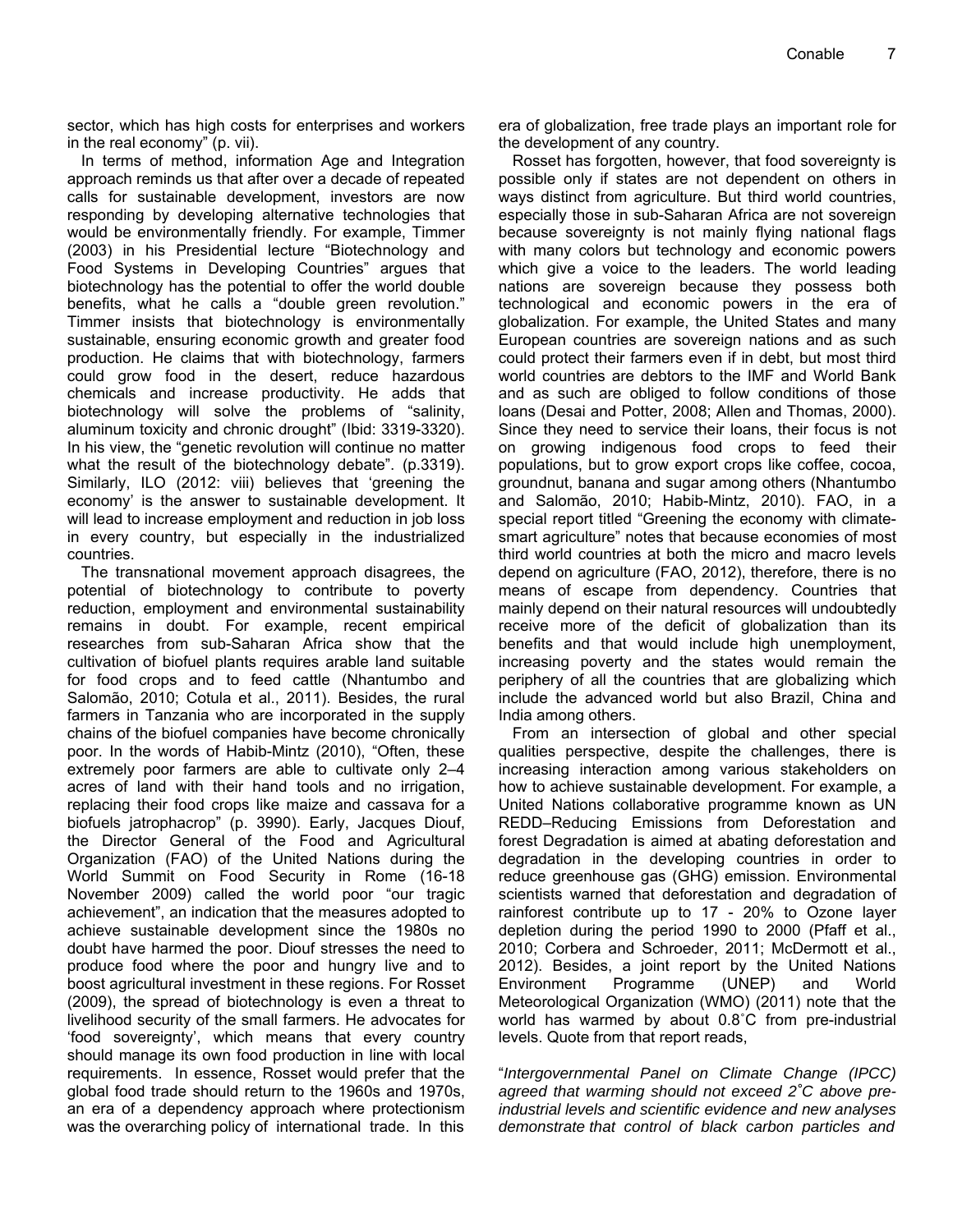*tropospheric ozone through rapid implementation of proven emission reduction measures would have immediate and multiple benefits for human well-being" (UNEP and WMO, 2011, p.1).* 

It is assumed that not cutting down trees and burning bushes will retain carbon stocks that otherwise would have emitted into the atmosphere which deplete the ozone layer (Corbera and Schroeder, 2011; Thompson et al., 2011; Nielsen, 2014). The UN has gone further to introduce the UN-REDD+ mechanism which hopes to achieve a 25 percent reduction in annual global deforestation rates between 2010 to 2015, if an estimated funding between US\$22-38 billion is available to support a results-based incentives, capacity building, complemented by other bilateral and multilateral REDD+ efforts (The UN-REDD, 2013). The REDD+ programme received important supports in May 2010 with the establishment of the interim and country-led REDD+ Partnership and the first financial pledges to implement REDD+ was over US\$4 billion. The pledge was made at the fifteenth round of the United Nations Climate Change Conference known as "Conference of the Parties (COP-15)" held in Copenhagen, Denmark on 30 December 2009 (pp. 2-6). Therefore, increasing interaction is enabled by globalization, which helps to keep focus on a sustainable environment.

#### **DISCUSSION AND CONCLUSION**

From the above discussion, it is evident that the manifestation of globalization cannot be explained by using a single approach but diverse approaches. Globalization does not mean Empire, economic boom, economic collapse or crisis in diverse places but information age and integration, transnational movement and an intersection of global and other special qualities. Though the United States is influential in shaping the world economy and politics but the World Economy and Politics are shaping the United States as well because Brazil, China and India among others who are globalizing have become influential in shaping the policies of the UN, the WB, the IMF and the WTO. Hence, there is no single Empire headed by the United States but these phenomena are a capitalist system contradiction that has to be managed in some ways in order to hope for peace and progress in a divided world.

Globalization produces both winners and losers. The winners are few in the South but losers are the majority; in the North, the winners are the majority while the few are the losers. Berberoglu (2008) asserts that the growth of the US transnational investment abroad in 1950 amounted to a mere \$19 billion, whereas by 2005, it had reached nearly \$10 trillion, while US corporate profits increased from less than \$75 billion in 1970 to \$1.4 trillion in 2005: "This level of investment and profits by U.S. corporations, especially abroad, illustrate the magnitude

of economic activity that global capitalism has come to achieve—one that requires a high level of protection by the imperial state" (p.2).

Yet, according to the United Nations *Human Development Report*in 2006, the masses of the South (more than 2.6 billion people) are making less than \$2 per day, with over 800 million malnourished and 1.2 billion lacking access to safe drinking water. Nevertheless, millions of people have been lifted out of poverty in Asia but the fundamental and pervasive problems of poverty, exclusion and inequality persist in spite of unprecedented economic growth (*HDR,* 2006). By contrast, less than 5% of the world's population (primarily in the US) accounts for 30% of all income and 25% of all energy consumption. The losers in the era of globalization are invariably found among the masses of the South. There is no third world country featured in the Esping-Andersen (1990)'s analysis of the welfare state; the only alternative to welfare benefits for third world countries is built on the so-called poverty reduction initiatives like the Millennium Development initiative known as the Millennium Development Goals (MDGs). This initiative is supported by foreign aid, a miniscule amount of support that does nothing to alter the situation of those living in poverty.

#### **Conflict of Interests**

The author has not declared any conflict of interests.

#### **REFERENCES**

- Allen T, Thomas A (2000). Poverty and Development into the 21st Century (2nd ed.). United Kingdom: The Open University in association with OXFORD University Press.
- Arestis P (2005). Washington consensus and financial liberalization. J. Post Keynesian Econ. *27*(2):251-271.
- Bacevich AJ, Prodromou EH (2004, Winter). God Is Not Neutral: Religion and U.S.Foreign Policy after 9/11. Published by Elsevier Limited on behalf of Foreign Policy Research Institute. 45(0):43-54.
- Baylis J, Smith S, Owens P (2008). The Globalization of World Politics: An introduction to international relations (4th ed.). New York: Oxford University Press.
- Beck U (2006). Power in the Global Age: A New Political Economy (1st ed.). London and Massachusetts: Polity Press.
- Berberoglu B (2008). The Dynamics of Globalization and Its Impact on the Society in the 21st Century. Nevada: American Sociological Association 2008 Annual Meeting.
- Berger MT (2003). Decolonisation, Modernisation and NationBuilding: Political Development Theory and the Appeal of Communism in<br>Southeast Asia, 1945–1975. J. Southeast Asian Stud. 1945–1975. J. Southeast 34(03):421448.
- Brauch HG, Spring UO, Mesjasz C, Grin G, Dunay P, Behera NB (2008). Globalization and Environmental Challenges: Reconceptualizing Security in the 21st Century (1st ed.). New York: Springer Books.
- Burnell P, Randall V (2008). Politics in the developing world (2nd ed.). New York: Oxford University Press.
- Castles S, Miller MJ (2009). The Age of Migration: International Population Movements in the Modern World. International Population Movements in the Modern World (4th ed.). New York: The Guilford Press.